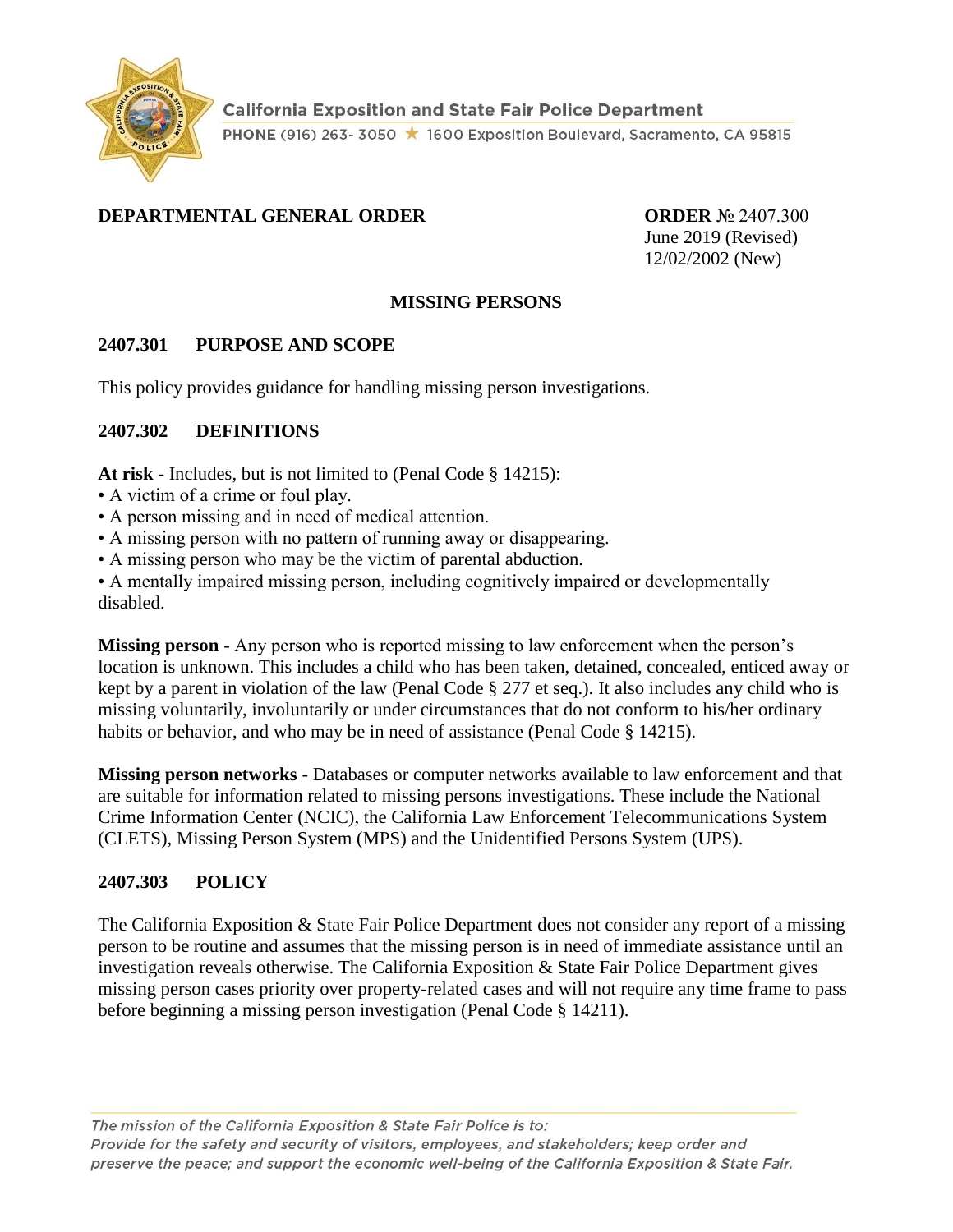## **2407.304 REQUIRED FORMS AND BIOLOGICAL SAMPLE COLLECTION KITS**

The Investigation supervisor should ensure the forms and kits are developed and available in accordance with this policy, state law, federal law and the California Peace Officer Standards and Training (POST) Missing Persons Investigations guidelines, including:

- Department report form for use in missing person cases
- Missing person investigation checklist that provides investigation guidelines and resources that
- could be helpful in the early hours of a missing person investigation (Penal Code § 13519.07)
- Missing person school notification form
- Medical records release form from the California Department of Justice
- California DOJ missing person forms as appropriate
- Biological sample collection kits

# **2407.305 ACCEPTANCE OF REPORTS**

Any member encountering a person who wishes to report a missing person or runaway shall render assistance without delay (Penal Code § 14211). This can be accomplished by accepting the report via telephone or in-person and initiating the investigation. Those members who do not take such reports or who are unable to render immediate assistance shall promptly dispatch or alert a member who can take the report. A report shall be accepted in all cases and regardless of where the person was last seen, where the person resides or any other question of jurisdiction (Penal Code § 14211).

## **2407.306 INITIAL INVESTIGATION**

Officers or other members conducting the initial investigation of a missing person should take the following investigative actions, as applicable:

(a) Respond to a dispatched call for service as soon as practicable.

(b) Interview the reporting party and any witnesses to determine whether the person qualifies as a missing person and, if so, whether the person may be at risk.

(c) Notify a supervisor immediately if there is evidence that a missing person is either at risk or may qualify for a public alert, or both (see the Public Alerts Policy).

(d) Broadcast a "Be on the Look-Out" (BOLO) bulletin if the person is under 21 years of age or there is evidence that the missing person is at risk. The BOLO should be broadcast as soon as practicable but in no event more than one hour after determining the missing person is under 21 years of age or may be at risk (Penal Code § 14211).

(e) Ensure that entries are made into the appropriate missing person networks as follows:

1. Immediately, when the missing person is at risk.

2. In all other cases, as soon as practicable, but not later than two hours from the time of the initial report.

(f) Complete the appropriate report forms accurately and completely and initiate a search as applicable under the facts.

(g) Collect and/or review:

1. A photograph and a fingerprint card of the missing person, if available.

2. A voluntarily provided biological sample of the missing person, if available (e.g., toothbrush, hairbrush).

3. Any documents that may assist in the investigation, such as court orders regarding custody.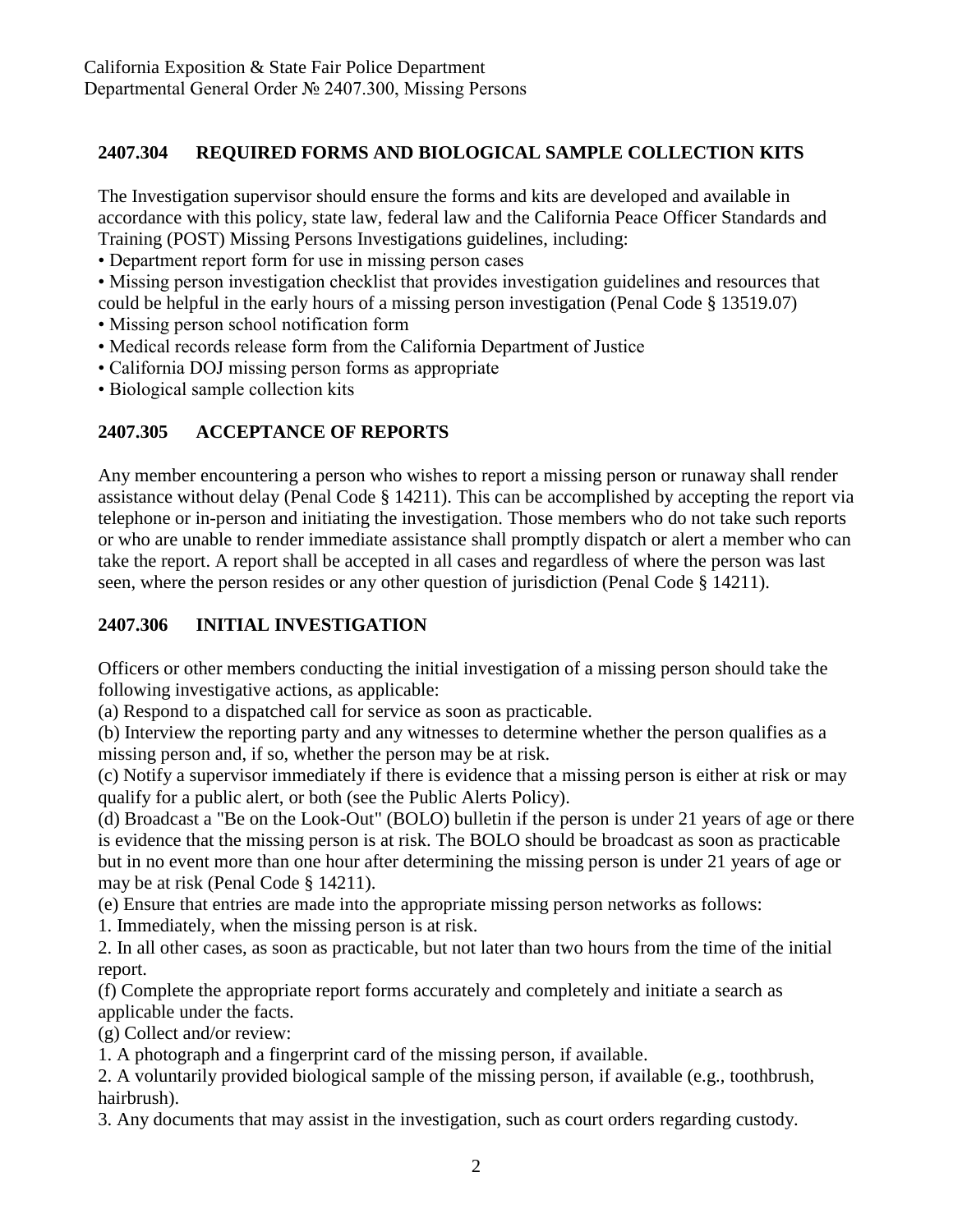4. Any other evidence that may assist in the investigation, including personal electronic devices (e.g., cell phones, computers).

(h) When circumstances permit and if appropriate, attempt to determine the missing person's location through his/her telecommunications carrier.

(i) Contact the appropriate agency if the report relates to a previously made missing person report and another agency is actively investigating that report. When this is not practical, the information should be documented in an appropriate report for transmission to the appropriate agency. If the information relates to an at-risk missing person, the member should notify a supervisor and proceed with reasonable steps to locate the missing person.

# **2407.307 REPORT PROCEDURES AND ROUTING**

Employees should complete all missing person reports and forms promptly and advise the appropriate supervisor as soon as a missing person report is ready for review.

# **2407.308 SUPERVISOR RESPONSIBILITIES**

The responsibilities of the supervisor shall include, but are not limited to:

(a) Reviewing and approving missing person reports upon receipt.

1. The reports should be promptly sent to the Records Clerk.

(b) Ensuring resources are deployed as appropriate.

(c) Initiating a command post as needed.

(d) Ensuring applicable notifications and public alerts are made and documented.

(e) Ensuring that records have been entered into the appropriate missing persons networks.

(f) Taking reasonable steps to identify and address any jurisdictional issues to ensure cooperation among agencies.

If the case falls within the jurisdiction of another agency, the supervisor should facilitate transfer of the case to the agency of jurisdiction.

# **2407.309 RECORDS CLERK RESPONSIBILITIES**

The receiving member shall:

(a) As soon as reasonable under the circumstances, notify and forward a copy of the report to the law enforcement agency having jurisdiction over the missing person's residence in cases where the missing person is a resident of another jurisdiction (Penal Code § 14211).

(b) Notify and forward a copy of the report to the law enforcement agency in whose jurisdiction the missing person was last seen (Penal Code § 14211).

(c) Notify and forward a copy of the report to the law enforcement agency having jurisdiction over the missing person's intended or possible destination, if known.

(d) Forward a copy of the report to the Chief of Police for assignment to an investigator.

(e) Coordinate with the NCIC Terminal Contractor for California to have the missing person record in the NCIC computer networks updated with additional information obtained from missing person investigations (34 USC § 41308).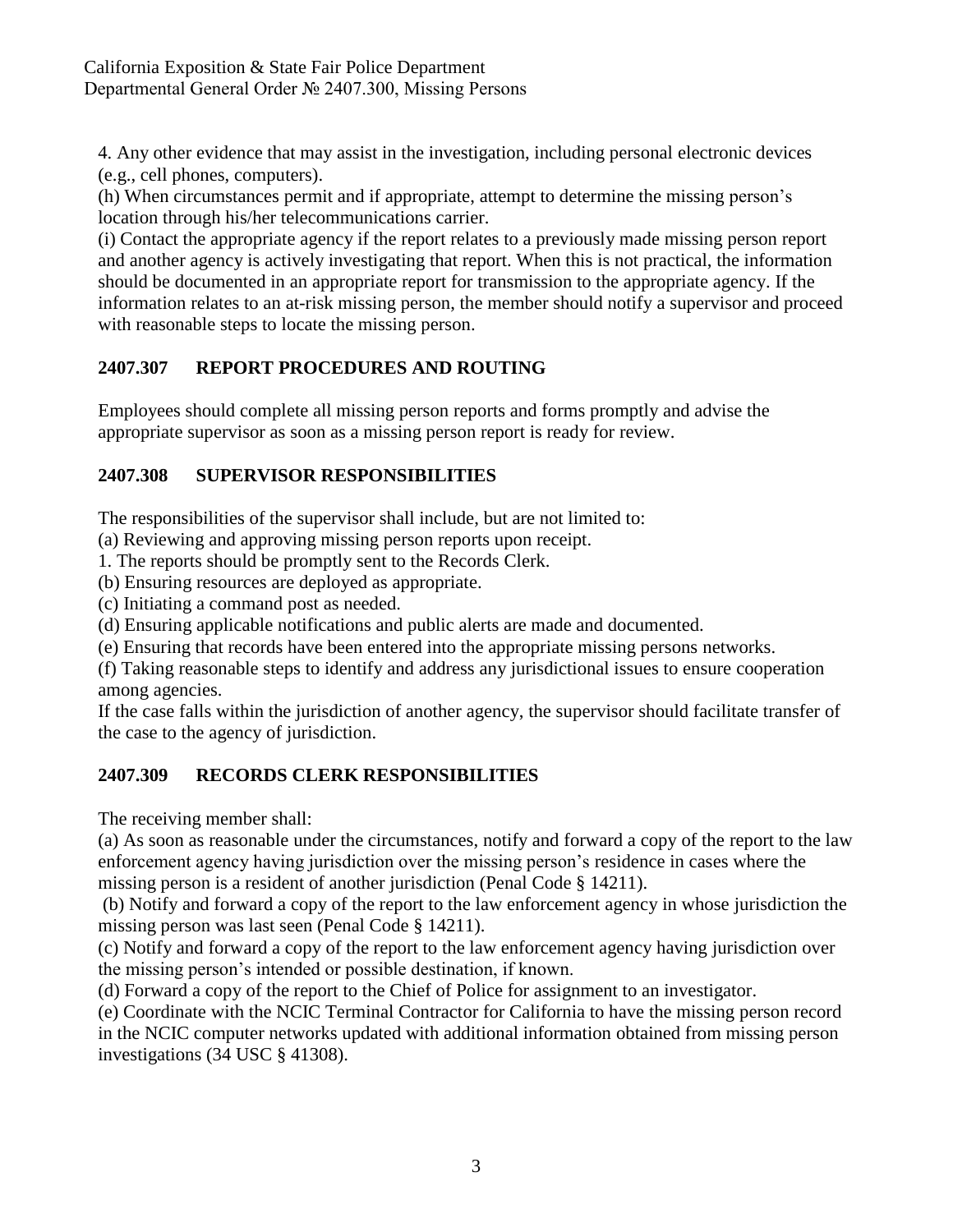## **2407.310 INVESTIGATION FOLLOW-UP**

In addition to completing or continuing any actions listed above, the investigator assigned to a missing person investigation:

(a) Shall ensure that the missing person's school is notified within 10 days if the missing person is a juvenile.

1. The notice shall be in writing and should also include a photograph (Education Code § 49068.6).

2. The investigator should meet with school officials regarding the notice as appropriate to stress the importance of including the notice in the child's student file, along with contact information if the school receives a call requesting the transfer of the missing child's files to another school.

(b) Should recontact the reporting person and/or other witnesses within 30 days of the initial report and within 30 days thereafter to determine if any additional information has become available via the reporting party.

(c) Should consider contacting other agencies involved in the case to determine if any additional information is available.

(d) Shall verify and update CLETS, NCIC and any other applicable missing person networks within 30 days of the original entry into the networks and every 30 days thereafter until the missing person is located (34 USC § 41308).

(e) Should continue to make reasonable efforts to locate the missing person and document these efforts at least every 30 days.

(f) Shall maintain a close liaison with state and local child welfare systems and the National Center for Missing and Exploited Children® (NCMEC) if the missing person is under the age of 21 and shall promptly notify NCMEC when the person is missing from a foster care family home or childcare institution (34 USC § 41308).

(g) Should make appropriate inquiry with the Coroner.

(h) Should obtain and forward medical and dental records, photos, X-rays and biological samples pursuant to Penal Code § 14212 and Penal Code § 14250.

(i) Shall attempt to obtain the most recent photograph for persons under 18 years of age if it has not previously been obtained and forward the photograph to California DOJ (Penal Code § 14210) and enter the photograph into applicable missing person networks (34 USC § 41308).

(j) Should consider making appropriate entries and searches in the National Missing and Unidentified Persons System (NamUs).

(k) In the case of an at-risk missing person or a person who has been missing for an extended time, should consult with a supervisor regarding seeking federal assistance from the FBI and the U.S. Marshals Service (28 USC § 586).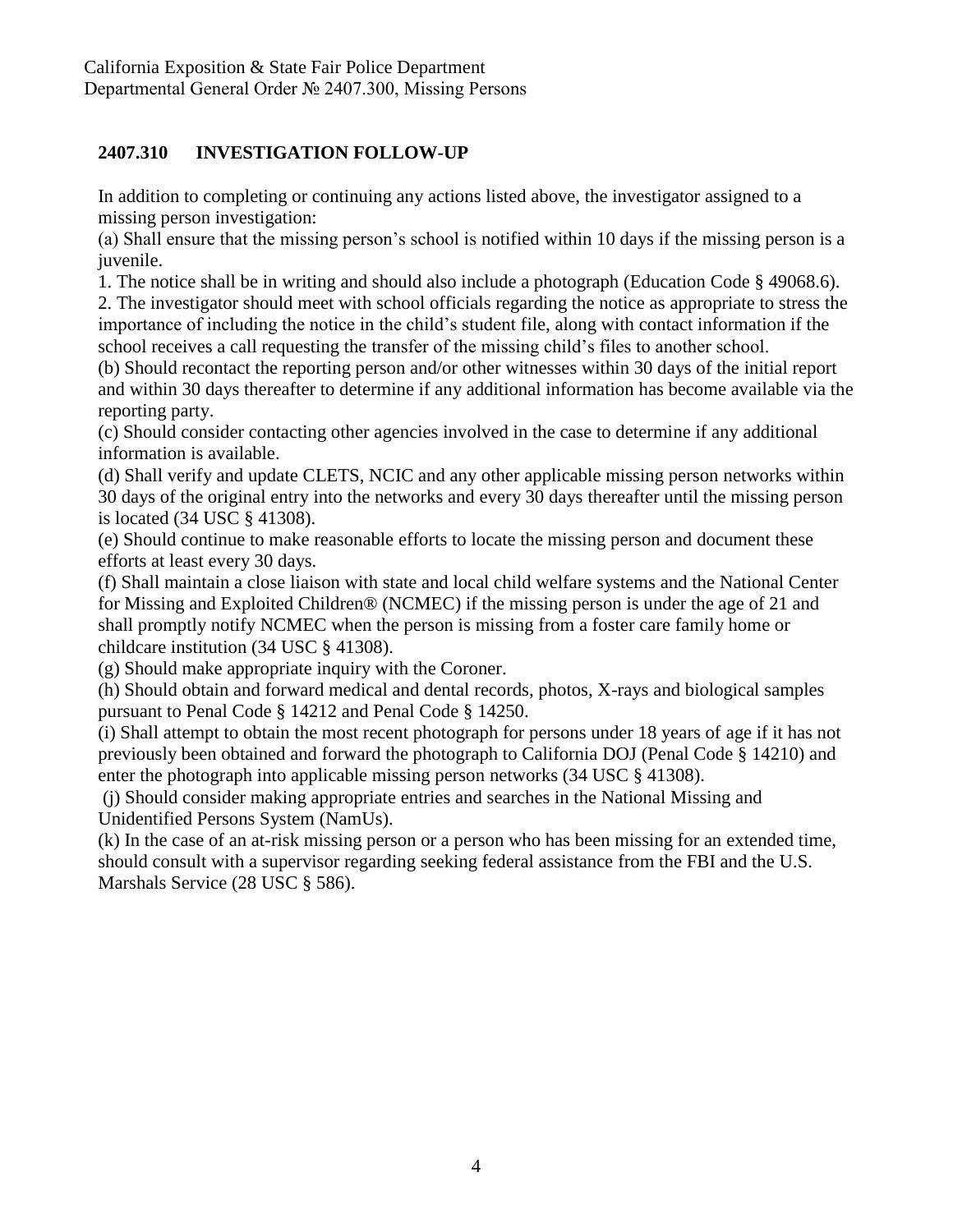# **2407.311 WHEN A MISSING PERSON IS FOUND**

When any person reported missing is found, the assigned investigator shall document the location of the missing person in the appropriate report, notify the relatives and/or reporting party, as appropriate, and other involved agencies and refer the case for additional investigation if warranted. The Records Clerk shall ensure that, upon receipt of information that a missing person has been located, the following occurs (Penal Code § 14213):

(a) Notification is made to California DOJ.

(b) The missing person's school is notified.

(c) Entries are made in the applicable missing person networks.

(d) Immediately notify the Attorney General's Office.

(e) Notification shall be made to any other law enforcement agency that took the initial report or participated in the investigation within 24 hours.

## **2407.312 UNIDENTIFIED PERSONS**

Department members investigating a case of an unidentified person who is deceased or a living person who cannot assist in identifying him/herself should:

(a) Obtain a complete description of the person.

(b) Enter the unidentified person's description into the NCIC Unidentified Person File.

(c) Use available resources, such as those related to missing persons, to identify the person.

# **2407.313 CASE CLOSURE**

The Investigtor may authorize the closure of a missing person case after considering the following: (a) Closure is appropriate when the missing person is confirmed returned or evidence has matched an unidentified person or body.

(b) If the missing person is a resident at the California Exposition & State Fair or this department is the lead agency, the case should be kept under active investigation for as long as the person may still be alive. Exhaustion of leads in the investigation should not be a reason for closing a case.

(c) If this department is not the lead agency, the case can be made inactivate if all investigative leads have been exhausted, the lead agency has been notified and entries are made in the applicable missing person networks as appropriate.

(d) A missing person case should not be closed or reclassified because the person would have reached a certain age or adulthood or because the person is now the subject of a criminal or civil warrant.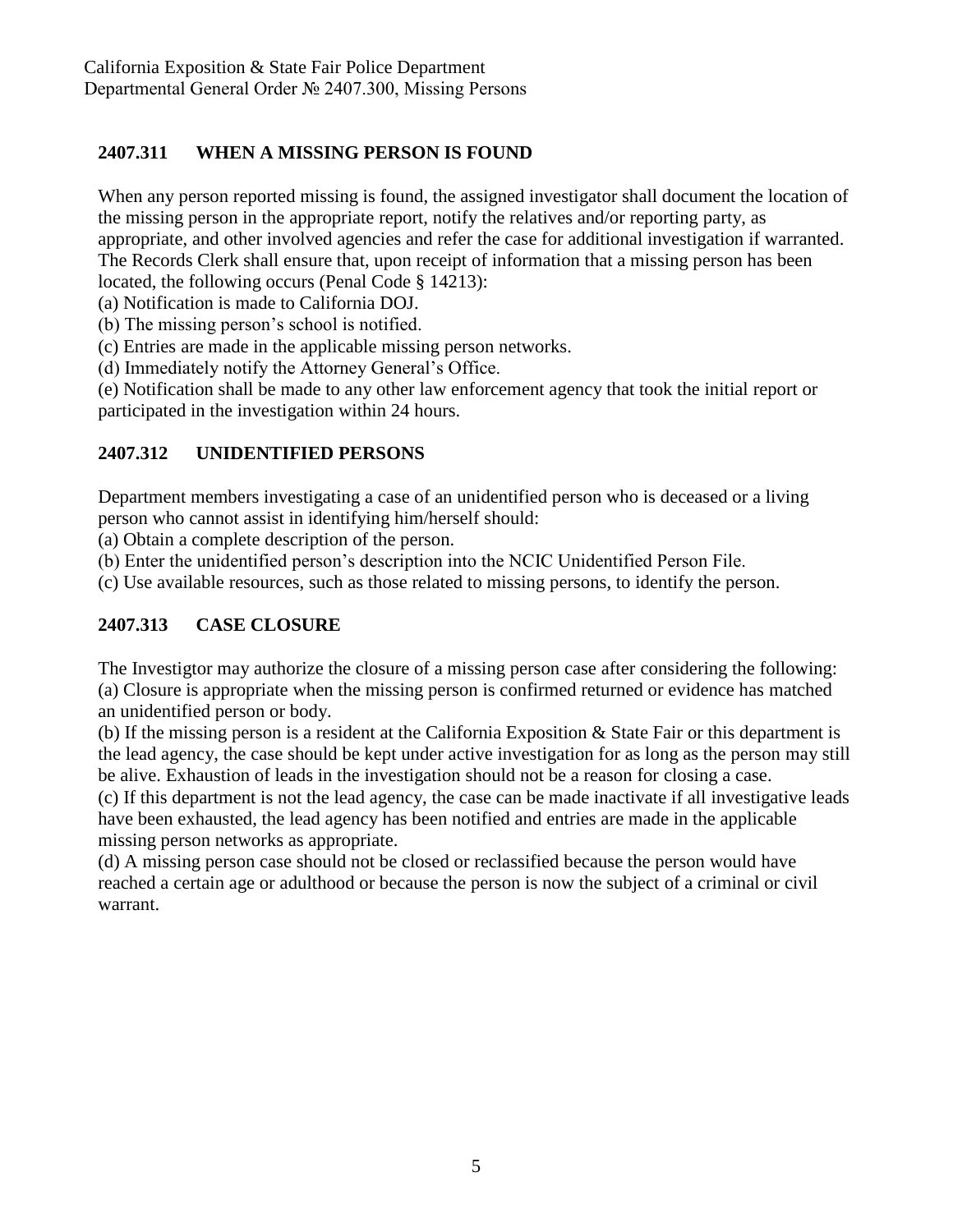## **2407.314 TRAINING**

Subject to available resources, the Training Coordinator should ensure that members of this department whose duties include missing person investigations and reports receive regular training that includes:

(a) The initial investigation:

- 1. Assessments and interviews
- 2. Use of current resources, such as Mobile Audio Video (MAV)
- 3. Confirming missing status and custody status of minors
- 4. Evaluating the need for a heightened response
- 5. Identifying the zone of safety based on chronological age and developmental stage
- (b) Briefing of department members at the scene.
- (c) Identifying NCIC Missing Person File categories (e.g., disability, endangered, involuntary,

juvenile and catastrophe).

- (d) Verifying the accuracy of all descriptive information.
- (e) Initiating a neighborhood investigation.
- (f) Investigating any relevant recent family dynamics.
- (g) Addressing conflicting information.
- (h) Key investigative and coordination steps.
- (i) Managing a missing person case.
- (j) Additional resources and specialized services.
- (k) Update procedures for case information and descriptions.
- (l) Preserving scenes.
- (m) Internet and technology issues (e.g., Internet use, cell phone use).
- (n) Media relations.